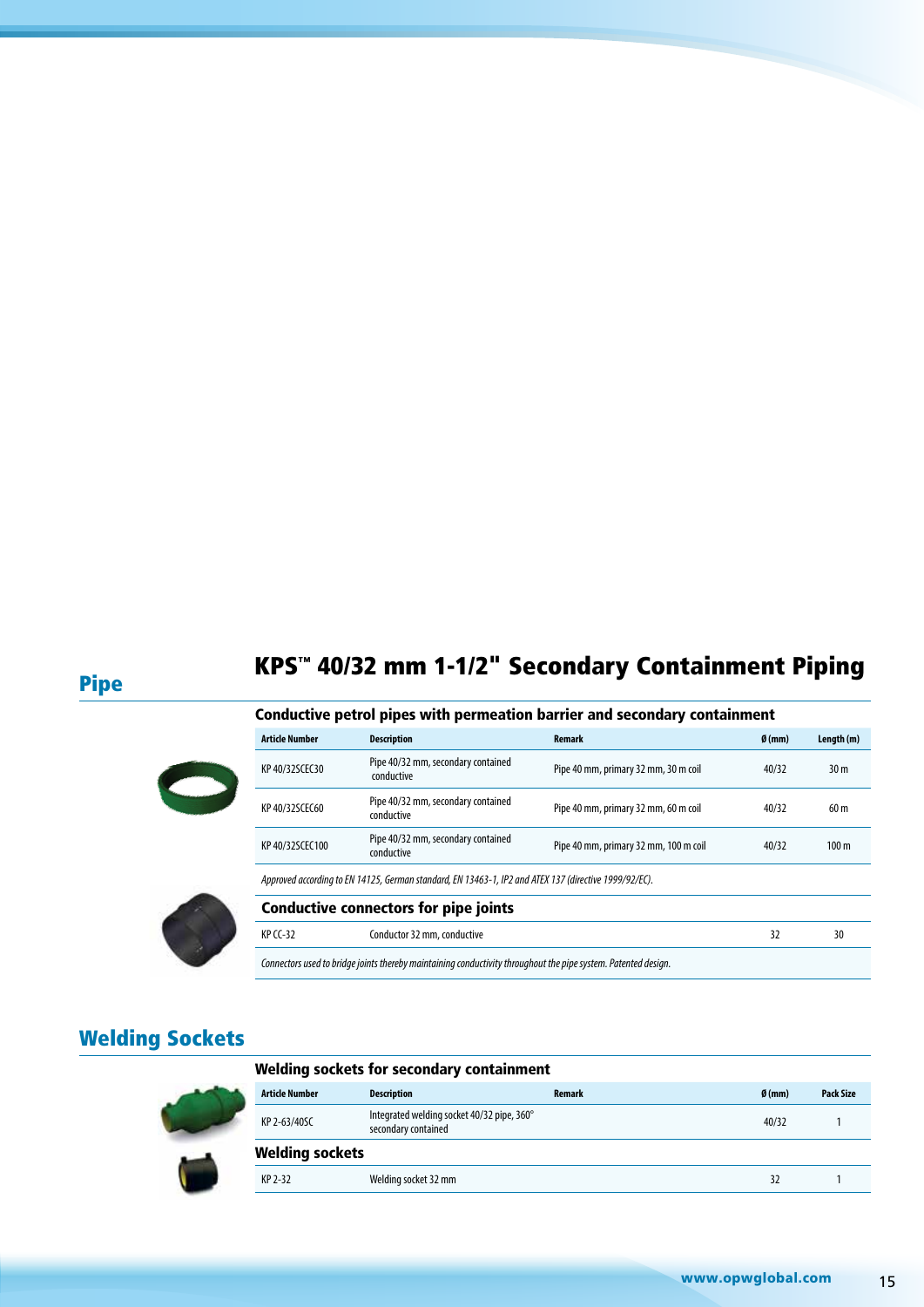## Termination Fittings



|  |  | Secondary contained termination fittings |  |
|--|--|------------------------------------------|--|
|--|--|------------------------------------------|--|

| <b>Article Number</b> | <b>Description</b>           | Remark                                 | $\emptyset$ (mm) | <b>Pack Size</b> |
|-----------------------|------------------------------|----------------------------------------|------------------|------------------|
| KPT40/32SC            | Termination fitting 40/32 mm | With swiveling elbow test port fitting | 40/32            |                  |
| KP T40/32             | Termination fitting 40/32 mm | No test port                           | 40/32            |                  |

#### Bends

|                       | <b>Conductive secondary contained bends with permeation barrier</b> |        |                  |                  |
|-----------------------|---------------------------------------------------------------------|--------|------------------|------------------|
| <b>Article Number</b> | <b>Description</b>                                                  | Remark | $\emptyset$ (mm) | <b>Pack Size</b> |
| KP 3-40/32SCECL       | Bend 90° 40/32 mm,<br>secondary contained conductive                |        | 40/32            |                  |
| KP 4-40/32SCECL       | Bend 45° 40/32 mm,<br>secondary contained conductive                |        | 40/32            |                  |

### Entry Seal

| <b>KP M-40</b> | Entry seal, pipe 40 mm | 40 |  |
|----------------|------------------------|----|--|
| <b>KP M-32</b> | Entry seal, pipe 32 mm | 32 |  |
| <b>KP M-25</b> | Entry seal, pipe 25 mm | 25 |  |

### Transition Fittings

|                       | Female transition fittings, conductive, plastic to steel             |                                                             |       |                  |
|-----------------------|----------------------------------------------------------------------|-------------------------------------------------------------|-------|------------------|
| <b>Article Number</b> | <b>Description</b>                                                   | <b>Remark</b>                                               | Ø(mm) | <b>Pack Size</b> |
| KP C17-32F            | Transition fitting 32 mm, steel                                      | 1" BSPT female / Rc 1"                                      | 32    |                  |
| KP C17-32FS           | Transition fitting 32 mm, stainless steel                            | 1" BSPT female / Rc 1"<br>Extended delivery time may apply. | 32    |                  |
|                       | <b>Compression transition fittings, conductive, plastic to steel</b> |                                                             |       |                  |
| KP C14-32M            | Transition fitting 32 mm, brass                                      | 11/4" BSPT male / R 11/4"                                   | 32    |                  |
| KP C14-32MS           | Transition fitting 32 mm, stainless steel                            | 11/4" BSPT male / R 11/4"                                   | 32    |                  |
|                       | <b>Transition compression PRK fittings, plastic to steel</b>         |                                                             |       |                  |
| KP PRK-32M            | PRK fitting 32 mm, steel                                             | 11/4" BSPT male / R 11/4"                                   | 32    |                  |
| <b>KP PRK-32MR</b>    | PRK fitting 32/25 mm, reduced, steel                                 | 11/4" BSPT male / R 11/4"                                   | 32    |                  |

### Flexible Connectors and Valves

|                                                     |                       | <b>Conductive flexible connectors, union coupling</b> |                                                     |             |
|-----------------------------------------------------|-----------------------|-------------------------------------------------------|-----------------------------------------------------|-------------|
|                                                     | <b>Article Number</b> | <b>Description</b>                                    | Remark                                              | Length (mm) |
|                                                     | KP T25-10S            | Flex hose 1000 mm, stainless                          | BSPT 1" male x 1" female union / R 1" x Rc 1" union | 1000        |
|                                                     | KPT25-13S             | Flex hose 1300 mm, stainless                          | BSPT 1" male x 1" female union / R 1" x Rc 1" union | 1300        |
| Conductive flexible connectors, hexagon nipple type |                       |                                                       |                                                     |             |
|                                                     | <b>KPTN25-6S</b>      | Flex hose 600 mm, stainless                           | BSPT 1" male x male / R 1" x R 1"                   | 600         |
|                                                     | <b>KPTN25-13S</b>     | Flex hose 1300 mm, stainless                          | BSPT 1" male x male / R 1" x R 1"                   | 1300        |
|                                                     | Valve                 |                                                       |                                                     |             |
|                                                     | KP 14-025             | Ball valve 1"                                         | BSPT 1" female / Rc 1"                              |             |
|                                                     |                       |                                                       |                                                     |             |